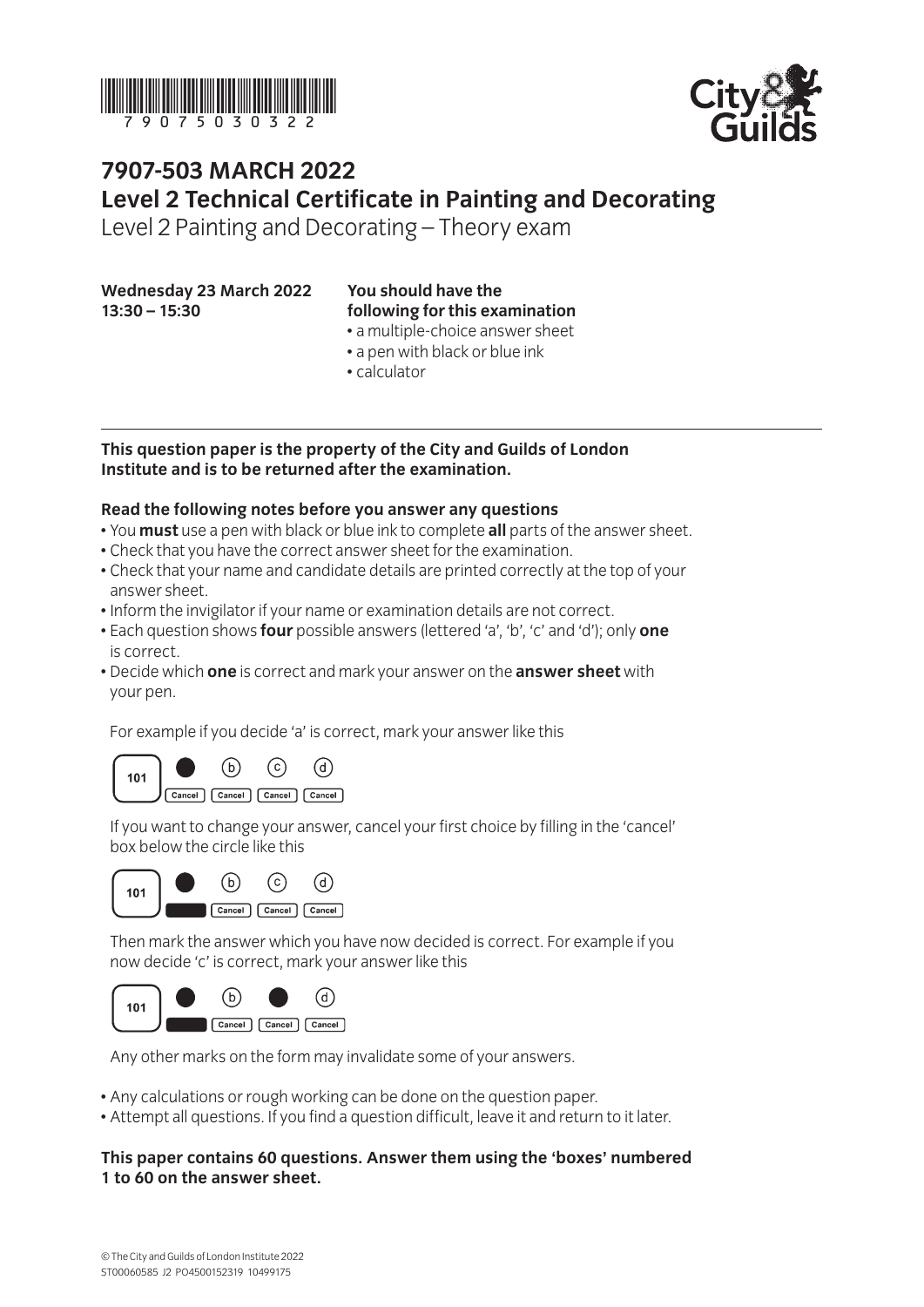- 1 Which work-related injury should be reported to the HSE?
	- a Fractured arm.
	- b Strained muscle.
	- c 5% body burn.
	- d Hand laceration.
- 2 If an accident is discovered on site, what is the **first** course of action?
	- a Call the emergency services.
	- b Follow site procedure.
	- c Administer first aid.
	- d Cordon off the area.
- 3 What is the **greatest** angle for a roof to be classified as a flat?
	- a 10 degrees.
	- b 11 degrees.
	- c 12 degrees.
	- d 15 degrees.
- 4 When redecorating a 1970s house with original windows, what **must** be considered when preparing the woodwork?
	- a Coating may contain bitumen that needs to be removed.
	- b Coating may contain lead that needs to be wet abraded.
	- c Coating may need to be removed because of flaking paint.
	- d Coating may be water based and needs to be dry abraded.
- 5 What is the benefit of applying water-based gloss to a wall by roller compared to brush?
	- a Less texture on flat surface.
	- b Faster application method.
	- c Less preparation required.
	- d Faster cleaning process.
- 6 Which member of the construction team is **directly** employed by the client?
	- a Sub-contractor.
	- b Site manager.
	- c Estimator.
	- d Architect.
- 7 Which hatching represents stonework on construction drawings?
	- a





- 8 What is the **best** way to communicate complicated dimensions and shapes in construction contracts?
	- a Verbal instruction.<br>b Written word.
	- Written word.
	- c Photographs.
	- d Scale drawings.
- 9 Which document details the **sequence** of work activity on a building site?
	- a Site plan.
	- b Schedules.
	- c Specification.
	- d Programme of works.
- 10 Which category of construction work would allow for an  $18<sup>th</sup>$  century building to be brought back to its original condition?
	- a Maintenance.
	- b Renovation.
	- c Domestic.
	- d Restoration.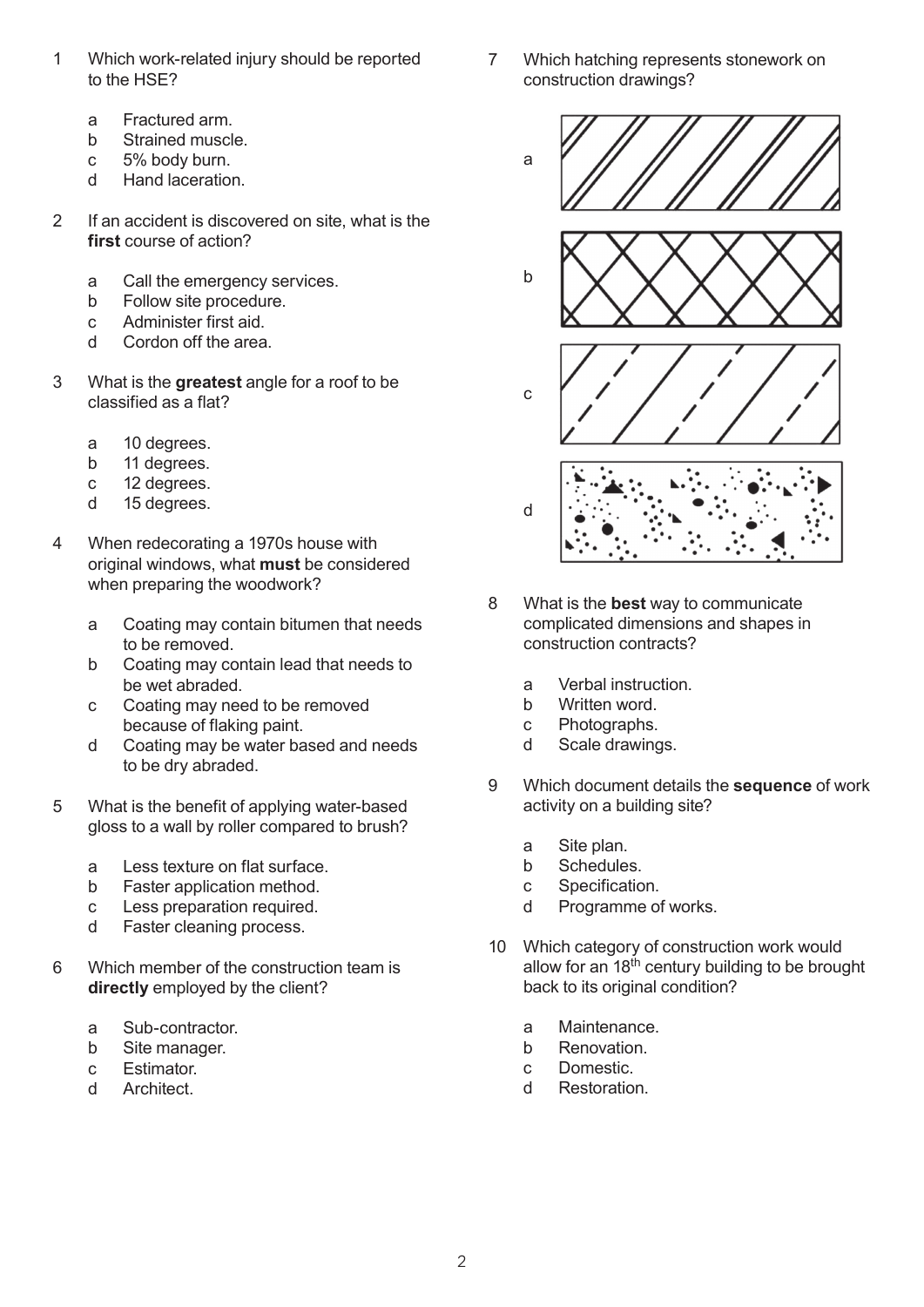- 11 Which member of the building team is employed by the local authority?
	- a Clerk of works.
	- b Planning officer.
	- c Consultancy engineer.
	- d Sub-contractor.
- 12 Which member of the construction team is classified as a craft person?
	- a Safety officer.
	- b Site clerk.
	- c Labourer.
	- d Plumber.
- 13 Which type of drawing would be to a scale of 1:2500?
	- a Site.
	- b Block.
	- c Elevation.
	- d Assembly.
- 14 Which diagram below is a raft foundation?





c

d



- 15 What type of wall is a stud wall?
	- a Load bearing interior.
	- b Load bearing exterior.
	- c Non load bearing interior.
	- d Non load bearing exterior.
- 16 What is the correct course of action if a dent is discovered in the stile of an aluminium ladder?
	- a Reinforce and continue to use.<br>b Stop using and place in storage
	- Stop using and place in storage.
	- c Condemn and remove from use.
	- d Remove and repair for later use.
- 17 What information does a 'Scafftag' on a mobile scaffold record?
	- a Manufacturer's name.
	- b Maintenance notes.
	- c Inspection date.
	- d Assembly guidance.
- 18 In which situation would the use of a fibreglass extension ladder be advisable?
	- a In inclement weather.
	- b On a lawn to prevent damage.
	- c Working at heights over 5 m.
	- d Working close to electrical hazards.
- 19 What is the **best** practice when storing scaffold boards?
	- a Lay flat on even ground and cover for protection.
	- b Place on horizontal supports, ensuring air movement.
	- c Position vertically in a dry ventilated store.
	- d Place on edge leaning against supporting wall.
- 20 Why does the HSE state a wooden stepladder should **not** be painted?
	- a It can hide faults in the wood.
	- b It can make the surface slippery.
	- c It can cover manufacturer's information.
	- d It can conceal resinous areas.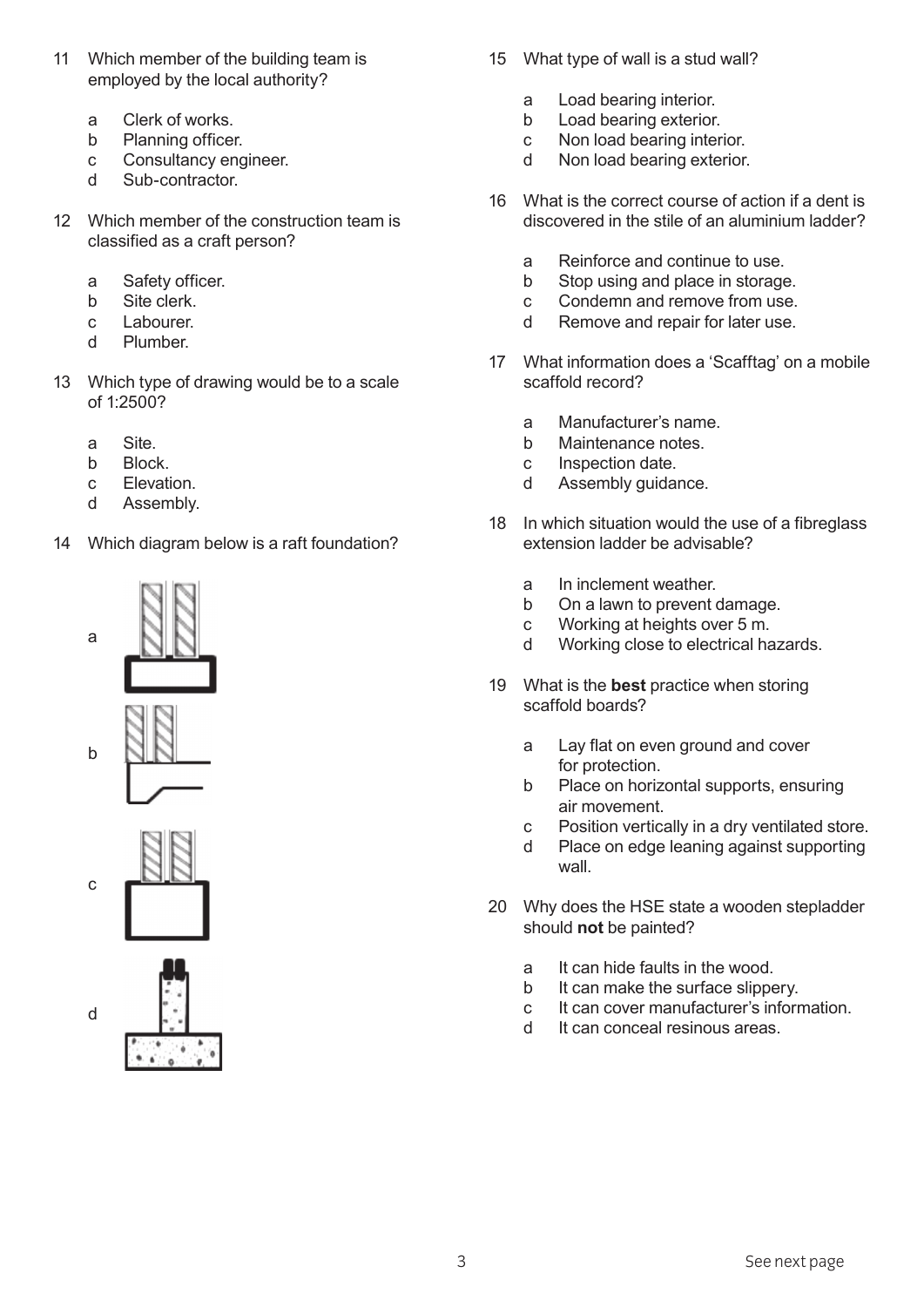- 21 What should be ensured before moving a tower scaffold?
	- a Safety officers have been notified.
	- b No paint, tools or people are on the tower.
	- c No more than one person on the tower.
	- d Only a qualified person moves the tower.
- 22 How can the **best** results be achieved when preparing bare timber prior to vanishing?
	- a Abrade across the grain.
	- b Abrade along the grain.
	- c Abrade circularly to the grain.
	- d Abrade diagonally to the grain.
- 23 What is the **most** appropriate primer to use on a knotty pine skirting?
	- a Aluminium wood primer.
	- b Pink wood primer.
	- c White wood primer.
	- d Acrylic wood primer.
- 24 On which surface does the defect 'Millscale' occur?
	- a Non-ferrous metal.
	- b Damp timber board.
	- c Ferrous metal.
	- d Plaster board.
- 25 What is the **best** preparation process when preparing aluminium sheeting on site?
	- a Wash with warm soapy water and dry off.
	- b Etch and degrease with emery cloth and white spirit.
	- c Leave outside to weather to assist with adhesion.
	- d Abrade with aluminium oxide and prime.
- 26 On which bare surface is a 'mist coat' used as a primer?
	- a Aluminium.
	- b Hardwood.
	- c Copper.
	- d Plaster.
- 27 A new external brick wall has a white fluffy material appearing on the surface. What is it and how should it be removed?
	- a Mould growth needs to be washed with warm soapy water and primed.
	- b Efflorescence needs to be washed off with bleach and primed.
	- c Mould growth needs to be treated with anti-fungicidal wash until clear.
	- d Efflorescence needs to be dusted off dry and apply stabilising primer.
- 28 Which type of gloves offer the **best** protection when degreasing a metal surface?
	- a Nitrile.
	- b Leather.
	- c Cotton.
	- d Kevlar.
- 29 Which metal will rust when exposed to moisture?
	- a Copper.
	- b Brass.
	- c Iron.
	- d Bronze.
- 30 What is the result of oxidation on steel?
	- a Rust.
	- b Mould growth.
	- c Retarded drying.
	- d Loss of gloss.
- 31 Which porous surface requires special preparation?
	- a Plaster coated with alkali resisting primer to prevent mould growth.
	- b Iron coated with water based primer to prevent corrosion.
	- c Teak coated with aluminium primer to prevent discolouration.
	- d Hardboard coated with oil based primer to prevent resin staining.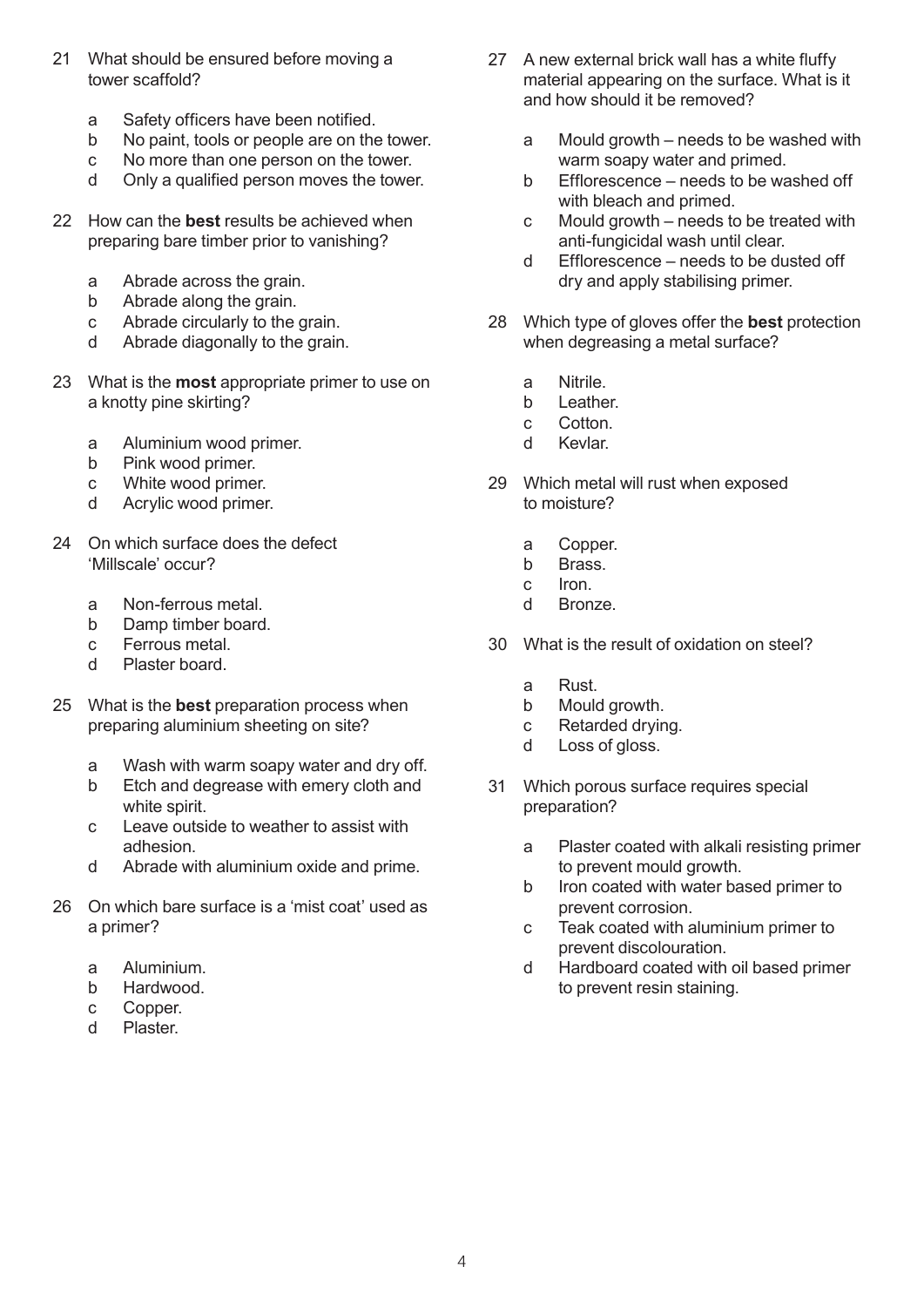- 32 Which defect is created when oil paint is applied directly onto a lime plastered surface?
	- a Fungal growth due to high moisture content.
	- b Pattern staining due to a highly absorbent surface.
	- c Chalking caused from a reaction with the acidic surface.
	- d Saponification caused from a reaction of the alkali surface.
- 33 What is the **main** purpose of 'Proud Filling' when filling in holes?
	- a Improve adhesion.
	- b Reduce rubbing down.
	- c Allow for shrinkage.
	- d Prevent cracking.
- 34 What occurs to a wall if the plate of a steam stripper is left on too long?
	- a Water staining.
	- b Excess damp.
	- c Dissolved paper.
	- d Blown plaster.
- 35 What is the **most** common risk when removing wall paper manually?
	- a Scalds.
	- b Slips.
	- c Scratches.
	- d Contamination.
- 36 What can be reduced by regularly inverting stored paint tins?
	- a Evaporation of solvent.
	- b Settling of pigment.
	- c Formation of paint skin.
	- d Oxidation of the oil.
- 37 Which is the **most effective and safest**  method to remove paint in a volatile area?
	- a LPG burning off.
	- b Liquid paint remover.
	- c Electric heat gun.
	- d Dry abrading.
- 38 What is the **best** way to dispose of old oil based paint?
	- a Wash down the drain.
	- b Put in household dustbin.
	- c Pour onto garden soil.
	- d Dispose at recycling centre.
- 39 Why is caulk the **best** material to fill the joint between a wall and the staircase string?
	- a It is flexible.
	- b It is quick to dry.
	- c It is waterproof.
	- d It is paint resistant.
- 40 Which process is the term 'undercutting' associated with?
	- a Paperhanging.
	- b Making good.
	- c Painting along cornice.<br>d Abrading surface.
	- Abrading surface.
- 41 Why are extenders used in paint?
	- a Intensify colour.
	- b Provide greater opacity.
	- c Reduce drying time.
	- d Increase volume.
- 42 By which process does emulsion cure when applied to plaster surface?
	- a Oxidation.
	- b Polymerisation.
	- c Coalescence.
	- d Evaporation.
- 43 Which property does a thixotropic agent provide when added to a tin of paint?
	- a Reduction in fumes.
	- b Increase in viscosity.
	- c Intensifies colour.<br>d Reduce drvina fim
	- Reduce drying times.
- 44 What defect is likely to occur if excessive driers are added to an oil based paint?
	- a Loss of gloss.
	- b Cissing.
	- c Cracking.
	- d Wrinkling.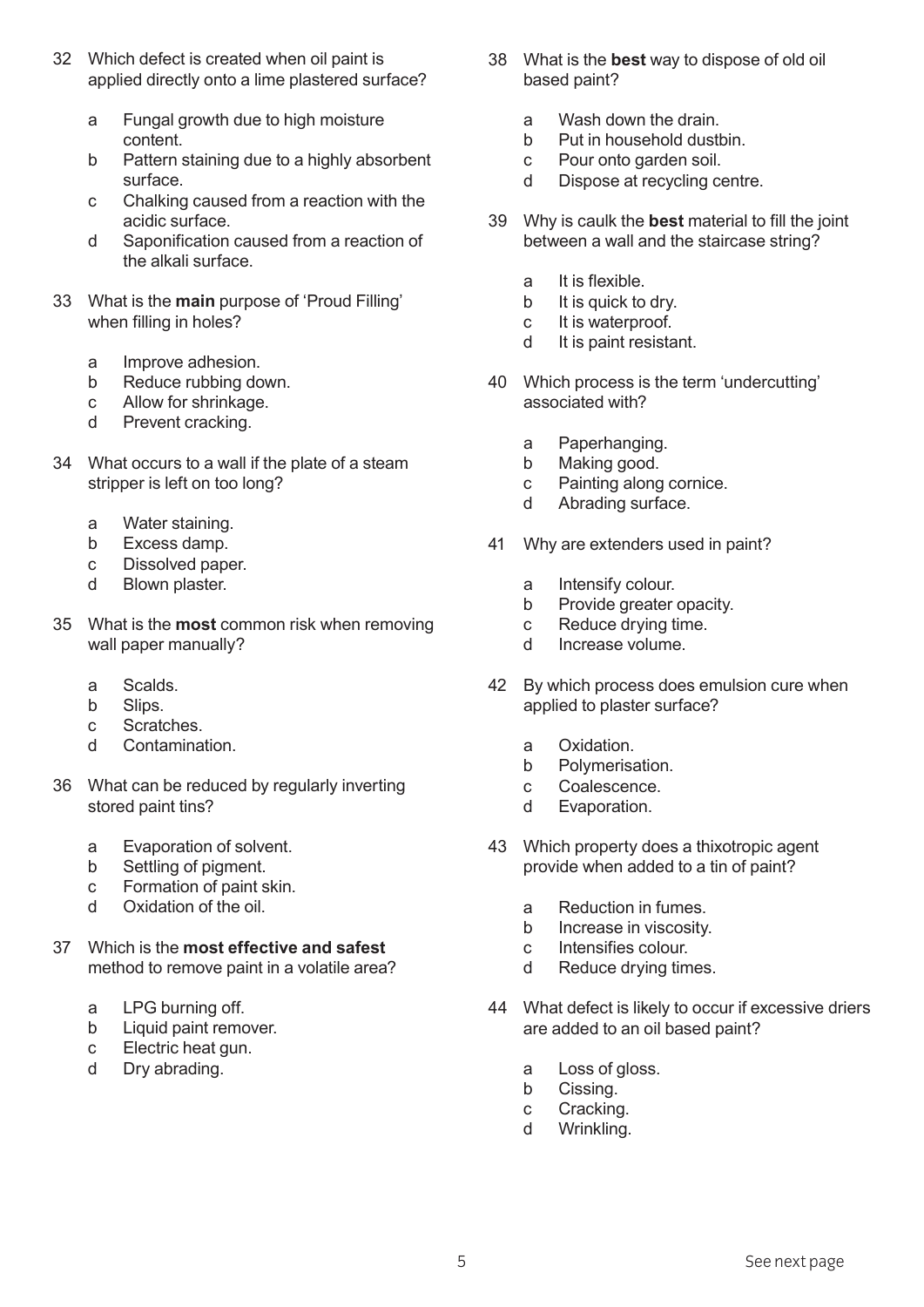- 45 On which surface type are 'skid marks' **most** likely to occur when using a roller?
	- a Brickwork.
	- b Smooth plaster.
	- c Embossed paper.
	- d External render.
- 46 What defect is caused by over thinning emulsion?
	- a Misses.
	- b Bleeding.
	- c Fading.
	- d Grinning.
- 47 What would be the **most** suitable material and method to protect wallpapered walls when repainting the ceiling after a repaired leak?
	- a Fix and hang tarpaulins around the room.
	- b Secure hardboard to walls around the room.
	- c Tape and hang plastic sheeting around the room.
	- d Pin cloth sheeting around the room.
- 48 What can intumescent paint produce to make it suitable to be used in a newly renovated kitchen area of a restaurant?
	- a A porous surface to prevent flame spread.
	- b A hygienic surface for hot food preparation.
	- c A low VOC coating that prevents combustion.
	- d A structure that will give passive fire protection.
- 49 A client who owns a rendered detached house on a busy road is looking to reduce the time spent on cleaning the exterior walls. Which modern paint coating material would be the **most** suitable to meet the requirements of the client?
	- a Nano.
	- b Thixotropic.
	- c Polyurethane.
	- d Micro-porous.
- 50 The specification for repainting a wooden front door has highlighted rotten wood due to capillary action. What remedial work needs to be carried out before undercoating and glossing?
	- a Replace top rail and apply primer.
	- b Replace lock rail and apply primer.
	- c Replace bottom door rail and apply primer.
	- d Replace base of the stiles and apply primer.
- 51 Which finish would be the **most** suitable to paint an open shower area in a gym?
	- a Silk emulsion.
	- b Matt emulsion.
	- c Oil eggshell.
	- d Acrylic gloss.
- 52 A large metal cage and gates containing fuel are to be redecorated. The metal is in a bad condition with flaking paint and rust. Which method is the **most** efficient for the removal of **all** rust?
	- a Hand brass wire brushing.
	- b Hand steel wire brushing.
	- c Mechanical brass wire brushing.
	- d Mechanical steel wire brushing.
- 53 A four panel door is to be undercoated and have a gloss finish. What would be the **most** suitable set of equipment to use?
	- a 25 mm and 50 mm roller.
	- b 50 mm and 100 mm roller.
	- c 25 mm and 50 mm brush.
	- d 50 mm and 100 mm brush.
- 54 What solvent would be used to remove a spillage of shellac knotting on the floor of a busy corridor?
	- a White spirit.
	- b Petroleum spirit.
	- c Methylated spirit.
	- d Cellulose solvent.